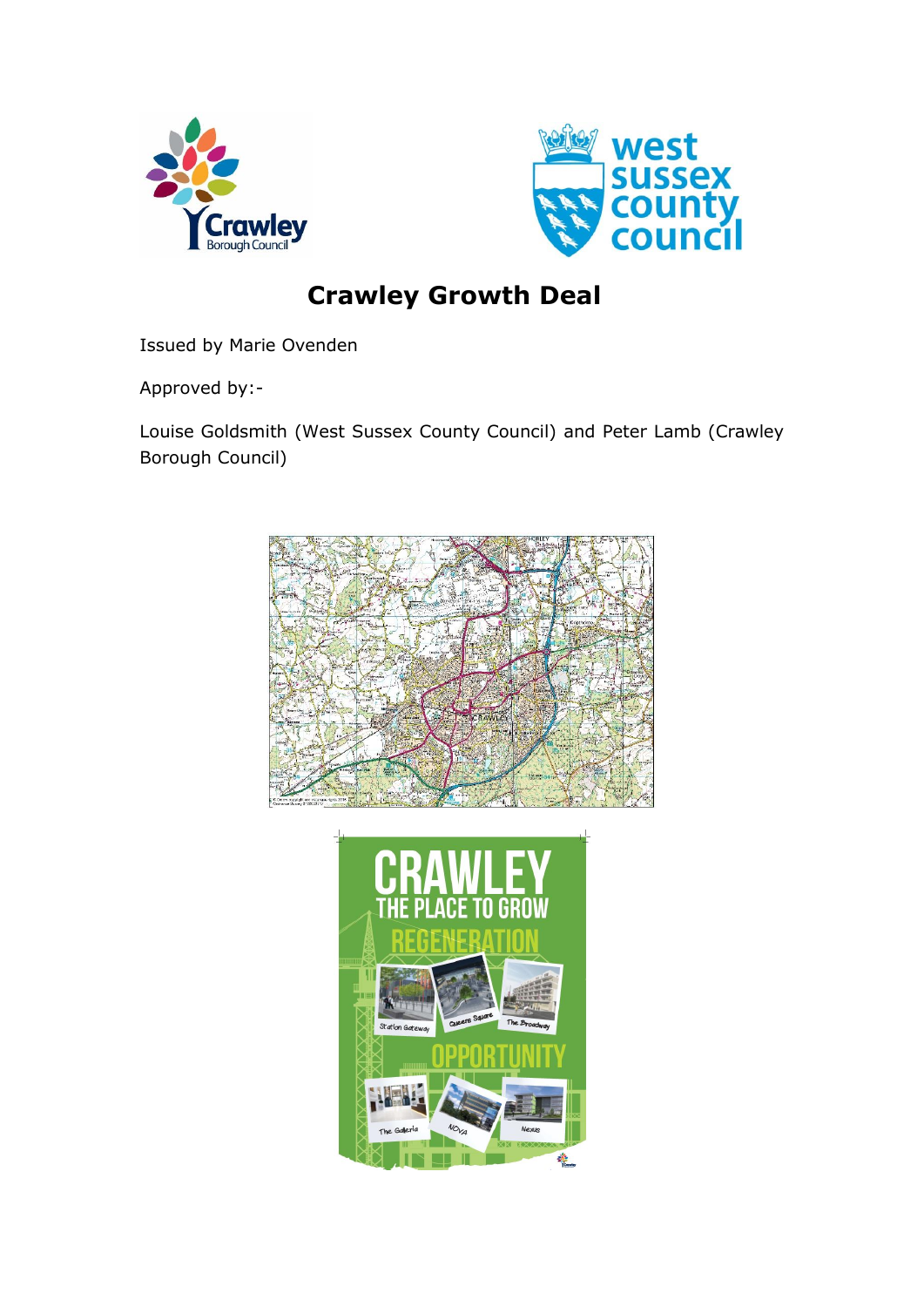#### **Executive Summary**

In 2014 Crawley Borough Council (CBC) and West Sussex County Council (WSCC) (the Authorities) created the Crawley Growth Board to oversee the preparation of a number of economic development and growth initiatives, in accordance with Crawley's new adopted Local Plan.

The two authorities have since drawn up and launched together the Crawley Place Plan, which sets out the strategic priorities for Crawley's growth programme. They have also secured £1.5 million of Local Growth Fund from the Local Enterprise Partnership to invest in the Queens Square Regeneration scheme, the first phase of Crawley's Town Centre Regeneration programme.

This first Growth Deal for Crawley represents a mutual commitment by Crawley Borough Council and West Sussex County Council to consolidate our existing partnership working for growth and to also engage in closer cooperation to build and deliver a Growth, Regeneration and Investment Programme, which implements the strategic priorities set out in the Crawley Place Plan. This commitment includes a shared desire to combine and align resources to invest in regeneration initiatives, which strengthen the conditions for sustainable growth and unlock opportunities for new homes, jobs and employment space.

Our shared commitment as a partnership is also to ensure that growth and regeneration improves the quality of the living environment and that growth harnesses clear benefits for local residents and businesses, bringing both local economic benefits and improvements to quality of life.

In practical terms this means that the two authorities will:

- I) Focus their combined efforts on the preparation and delivery of a Growth, Regeneration and Investment Programme for Crawley, which responds to the priority growth schemes set out in the Crawley Place Plan and where both authorities agree shared objectives and accountability.
- II) Agree clear and coherent ways of working together, which will; A) Reduce bureaucracy and ensure scheme delivery as a priority; B) Improve communication, co-operation and efficiency; C) Enable the best quality outcomes possible for local residents and businesses.
- III) Seek the alignment and combination of respective capital programme funding to unlock private sector investment and third party regeneration funds which will be invested in stimulating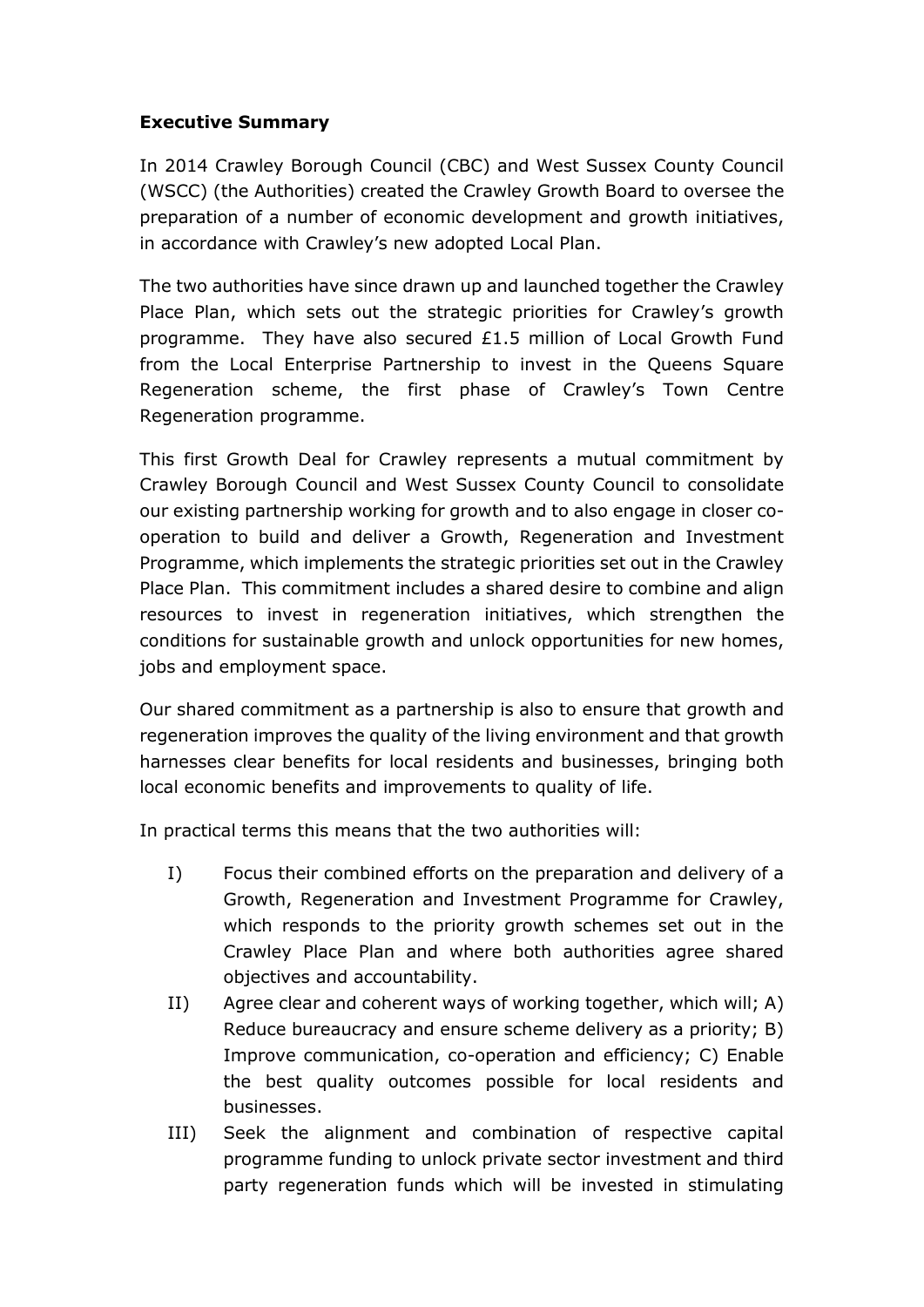sustainable homes and jobs growth –key outcomes for the Growth, Regeneration and Investment Programme.

With the common aim of securing the future prosperity of the Crawley area, this Growth Deal lays the foundations of how the two authorities will work together in closer partnership; enabling them to realise delivery of the priority growth schemes set out in the Crawley Place Plan.

West Sussex County Council will assign an appropriate Officer (currently the Crawley Growth Lead) to support the management of the overall Growth programme. This officer will ensure the deal's principles, governance framework and priorities are followed, providing regular progress update reports to the Crawley Growth Board and maintaining the close working relationship that we share as partnering authorities.

The Growth Lead will also ensure that the correct governance procedures are followed, overseeing reporting mechanisms and highlighting agreed officer and team accountabilities to ensure that individual projects and priorities are maintaining progress.

The Crawley Borough Council Economic Regeneration Manager will act as the Lead officer for the Borough Council; ensuring that the deals principles and priorities are followed and that Crawley Borough Council led growth and regeneration projects are progressed in tandem with the county Council. The West Sussex Growth Lead and Crawley Borough Council Economic Regeneration Manager will ensure that overall accountabilities will also be clearly defined alongside any matters that require approvals not within delegated powers and responsibilities.

### **Background**

The County Council is committed to developing new and closer working partnerships and relationships with district and borough councils to create the conditions for economic growth and maximise the funding available to deliver it.

Recognising the changing national environment and the emerging local strategies for growth (the government's forthcoming regional industrial strategies, the LEP Strategic Plan, and the Growth Deal), the County Council is developing a series of bespoke deals with individual District and Borough councils, which build on the Place Plans.

This Crawley Growth Deal presents the shared CBC / WSCC priorities for economic growth, by identifying priority projects from the Crawley Place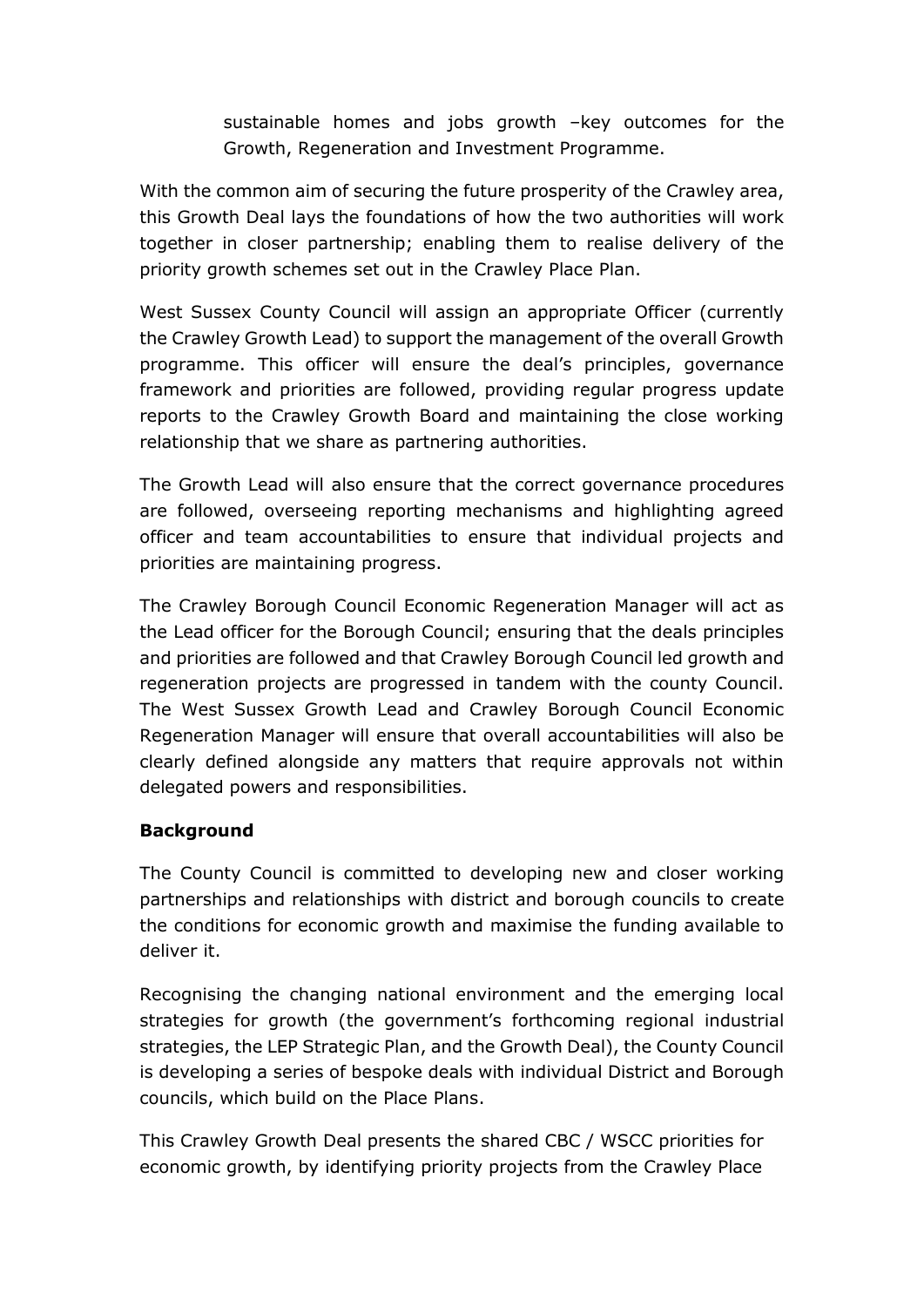Plan which WSCC will work together with CBC to deliver as part of a Crawley Growth, Regeneration and Investment Programme.

It is the County Council's intention for Crawley's Growth Deal to effectively summarise the economic growth priorities for the Borough, which will then be supported and overseen by the Growth Lead within the partnership. The Growth Lead will then oversee the County's roles and input into the priorities reporting directly to the Growth Board. The Growth Deal will therefore inform the County Council's commissioning strategy going forward.

Devolution and changes to local government finance and governance (e.g. business rates and Combined Authorities) that will take place over the course of this parliament, will strongly influence how this Deal evolves over the next few years, and the principles set out in this Deal will be the foundation of how we intend to work together to align our collective resources in order to secure the future prosperity of the Crawley Area.

#### **Scope**

The focus of the Growth Deal is the development and delivery of priorities identified in the Crawley Place Plan and in particular the alignment of resources and investment to progress the Place Plan priorities over the next 5 years. There will be other statutory processes (including Planning), programmes and projects, that are not covered by this Growth Deal, where the County and the Borough will work together to achieve the most effective outcomes for communities. The principles established in this Growth Deal may be helpful in developing working practices in these areas in the future.

The priorities, ways of working and governance structures highlighted in the Growth Deal do not remove, or alter, either authorities statutory duties and do not suggest or represent any pre-determination with respect to planning issues – the statutory planning process will be progressed as required for all proposals identified in the Growth Deal.

This Growth Deal will be reviewed initially after 6 months, and then annually, by the Growth Board with any proposed amendments being reported and agreed with the Leaders.

The responsible officers at each authority will monitor the Growth Deal Action Plan (Appendix 1) and ensure timely reports are made to the Growth Board.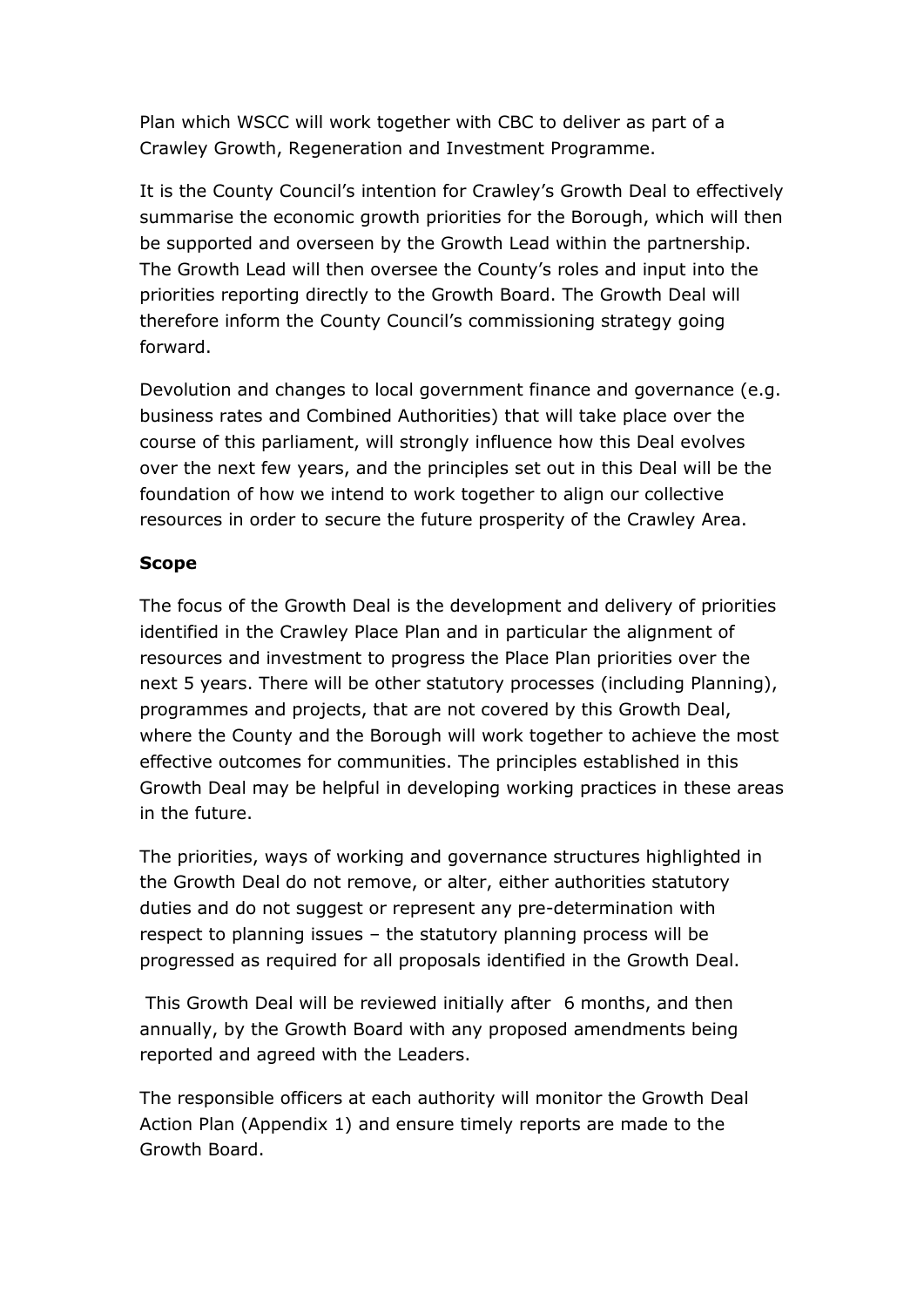## **Putting the Crawley Growth Deal into Practice**

The rest of this Growth Deal document is divided into three distinct sections:

- I) **The Growth Deal Delivery Priority Schemes** this provides a list of the economic and regeneration priorities, which the Partnership feel could benefit the local area and where both Councils are prepared to engage in close partnership working to facilitate their delivery. These priority schemes will form the Crawley Growth, Regeneration and Investment programme.
- II) **An Overview of Better Ways of Working Together this** provides a clear set of priorities which define in practical and procedural terms how the two authorities will work together better and more closely as a partnership going forward as part of this Growth Deal.
- **III) Governance Structures for the Growth Deal –** this provides a clear framework for the process of decision making and accountabilities, which will underpin the preparation and delivery of the Crawley Growth, Regeneration and Investment Programme.

An Action Plan is included as Appendix A. This document identifies key steps required to progress Plan priorities through to delivery. Progress against the Action Plan will be monitored and reported to the Crawley Growth Board by the Growth Lead.

The Action Plan is a working document and will be progressed within the context of the approaches set out in this Growth Deal. The Action Plan identifies key decision points – projects will only be progressed beyond key decision points when the appropriate governance processes have been completed within each authority. It is, of course possible, that at a key decision point it is identified that a project will not progress further, if this is the case the Growth Board will be informed.

**The Crawley Growth Deal Delivery – Priority Schemes**

# **The Crawley Growth Deal priorities, as per the Crawley Place Plan:**

• Crawley Town Centre - developing a dynamic business growth hub with a bold and vibrant community heart for Crawley and the Gatwick Diamond, where a rich mix of uses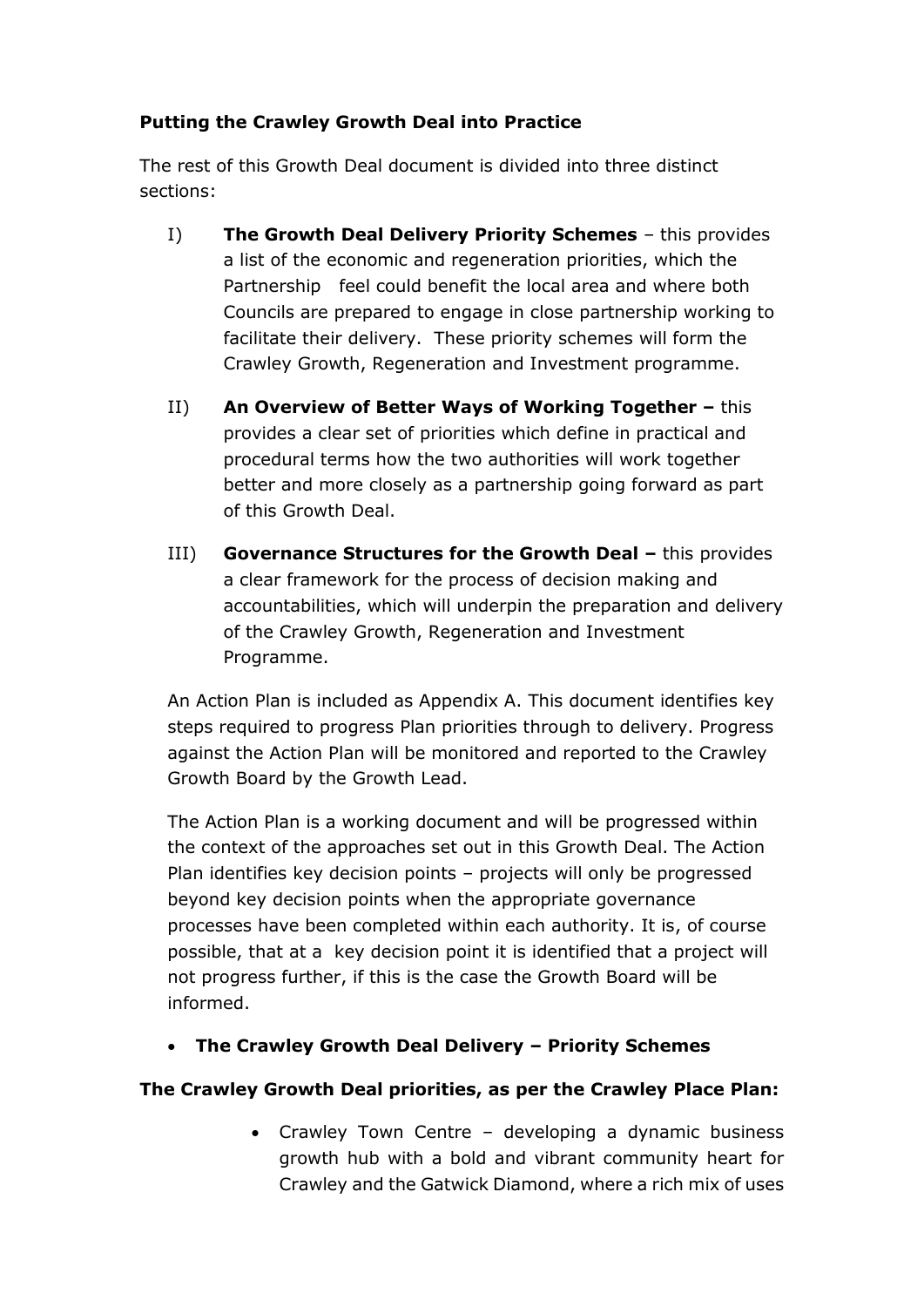and high quality town centre living contribute to a diverse retail offer**,** excellent public realm and a thriving economy. Balanced and sustainable growth in town centre homes, jobs and GVA will not happen without interventions to regenerate key opportunity sites and to unlock major public-private sector investment in high quality public realm and 21<sup>st</sup> century highways and sustainable transport infrastructure. Priorities include:

- o Town Centre Public Realm Transformation phase 1 Queens Square
- o Town Centre Public Realm transformation phase 2 **Queensway**
- o Station Gateway Regeneration scheme
- o Eastern Commercial Gateway regeneration programme – featuring the mixed-use regeneration of Telford Place (CBC lead) and County Buildings (WSCC lead) to unlock affordable housing and new commercial space to attract more jobs and businesses into the town centre.
- o Further town centre opportunity sites identified in the Local Plan
- o Site acquisition to ensure the right balance between commercial and residential development is maintained
- The Manor Royal Improvement Programme to support Manor Royal to continue to provide a diverse range of jobs for local people. Growing Manor Royal sustainably in tandem with the Town Centre, creating a place where there is high GVA (wealth) produced and where there are jobs that local people have the skills to access. Priorities include:
	- o Developing increased opportunities for start- up and growing businesses
	- o Developing amenities to serve the Manor Royal business community
	- o Improve sustainable access
	- o Improve key transport interchanges- Tackle highway bottlenecks
	- o Improve the public realm
	- o Improve digital information
	- o Maximise new business and job opportunities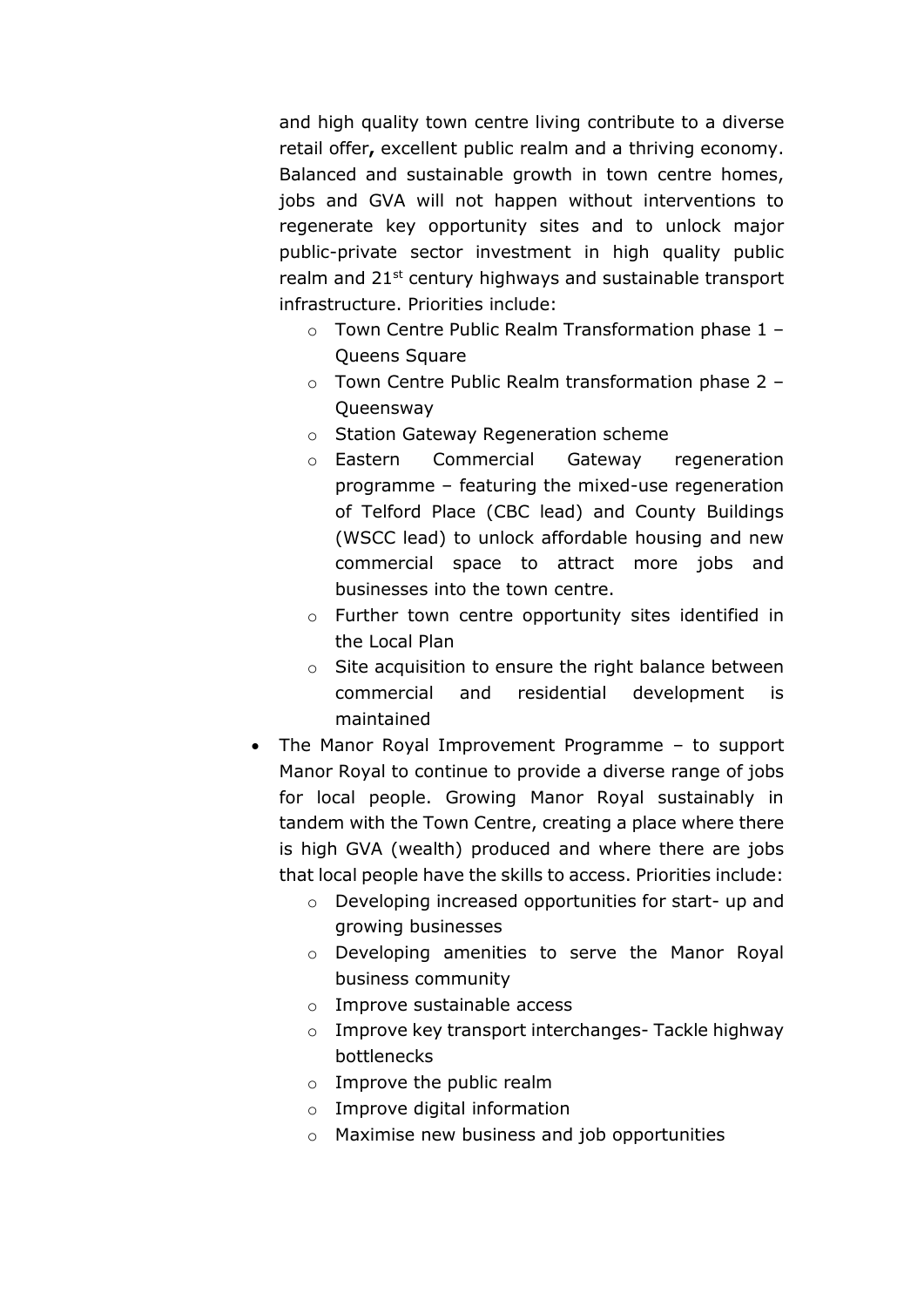- o Align plans and resources across key partners CBC, WSCC and Manor Royal BID
- The Crawley Employment and Skills Plan Joint working to unlock delivery of the following four schemes, which will enable local residents to access higher skills levels and better quality employment opportunities: I) Town Centre Skills Academy; II) Gatwick Skills Laboratory; III) Employ Crawley; IV) Young Workers Scheme
- Working with Gatwick Airport Gatwick Airport is one of the greatest economic assets in the county. We will work closely with Gatwick Airport Ltd to develop the strategic advantage of Gatwick Airport to support the creation of new and improved economic assets in Manor Royal and the wider Crawley area. The focus will be on developing businesses that can open up opportunities in the global market and to realise the potential for Gatwick Airport to drive smart and sustainable growth. Our ambition is to support the growth of the airport to a throughput of 45mppa based on the current single runway and two terminals. Priorities include:

Gatwick Station Upgrade Gatwick Skills Laboratory

- Ensure that investment programmes are aligned
- Working together on the Three bridges station projectjoint working to bring forward plans to redevelop the forecourt areas and associated access.

### **Better Ways of Working Together – A 9 Point Plan**

- 1. The consolidation of a Borough Council County Council Programme Delivery Team – comprising officers from the County Council's Growth Area Team, Property Team, Highways and Transportation Team and Capital programme team alongside officers form the Borough Council's Economic Development and Regeneration and Forward Planning teams. The Delivery Team is accountable to the Crawley Growth Board and is underpinned by a strong commitment in terms of officer time to monitor and enable delivery of Crawley's priority regeneration schemes as defined in this Growth Deal.
- 2. A joint commitment by the Borough Council and County Council to ensure the necessary officer time and expertise for the close cooperation and intensive team working required to produce a comprehensive business case to be submitted to the LEP. This will seek to draw down Local Growth Fund resources from the Crawley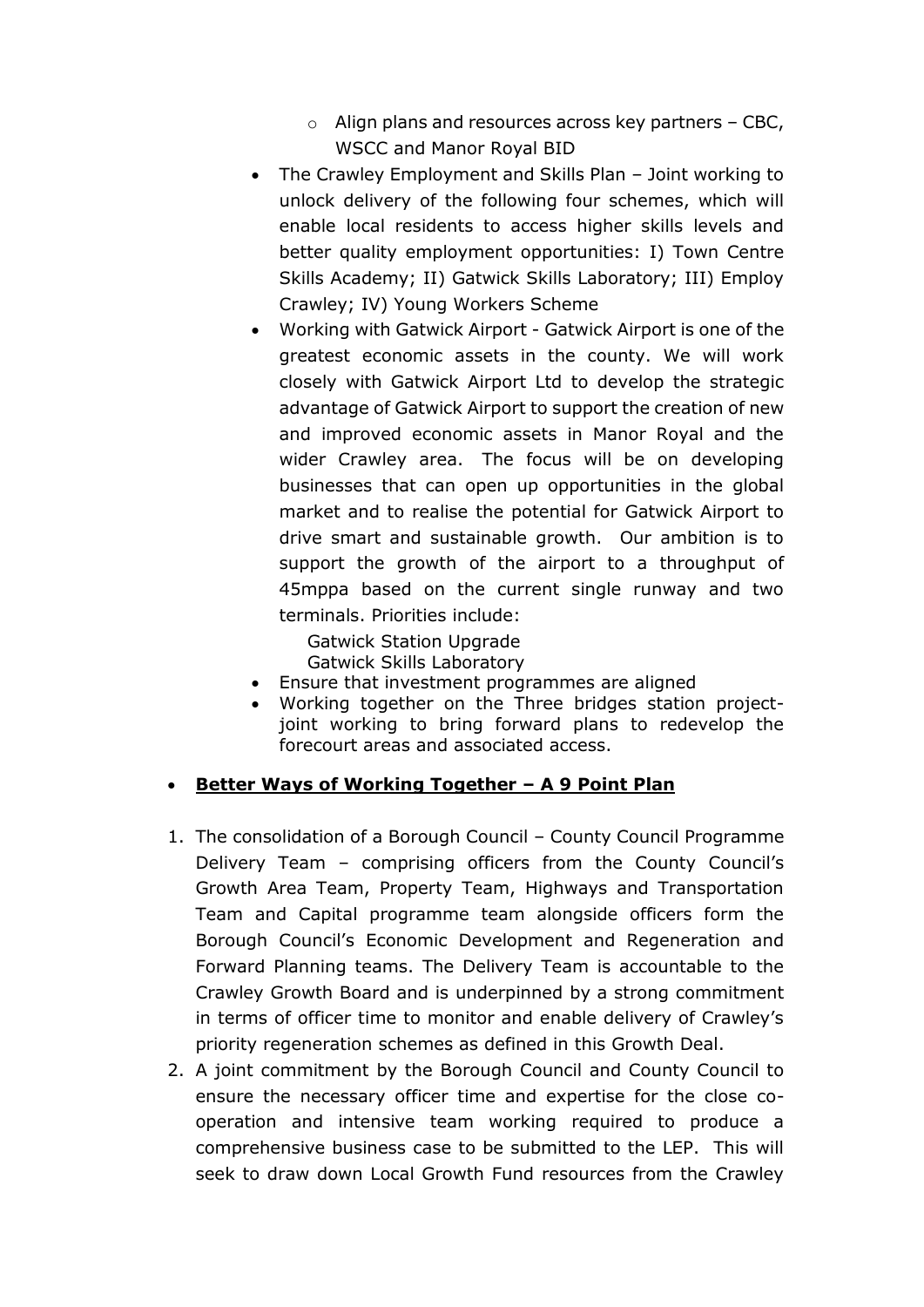Area Transport Package to invest in highways, public realm and landscaping improvements in Manor Royal, at Station Gateway and the town centre Eastern Commercial Gateway, which will unlock new jobs, employment space and homes on key regeneration site

- 3. A common and agreed approach, which is clear and robust to the governance, allocation and prioritisation of Community Infrastructure Levy, to enable social and physical infrastructure improvements in Crawley.
- 4. A commitment to partnership working and co-operation to strengthen the quality of public service delivery at properties owned by the two Councils, achieving service colocation where and if appropriate and identifying ways of generating revenues and enabling land and property where appropriate to be regenerated to accommodate new commercial space, jobs and homes, in accordance with the government's "One Public Estate" initiative.
- 5. An ongoing process of reciprocal consultation on strategic planning applications and other strategic planning matters that impact on both authorities that fall within the Borough of Crawley.
- 6. A co-ordinated approach to enhanced street maintenance and to public realm improvements, particularly in the Manor Royal business district and in Crawley Town Centre, significantly strengthening the quality of the business and living environments in order to attract business and private sector investment through new commercial space.
- 7. Jointly identifying ways to unlock delivery of high quality commercial space for business and jobs growth in addition to the new housing required to meet the needs of current and future residents, closely aligning commissioning plans to resource supporting infrastructure.
- 8. Both authorities will agree on common and appropriate project management and quality management systems, supporting the various project boards and working groups. This includes nontechnical summary notes and action logs to record the necessary sequencing of actions, informing programmes that require key review and decision phases such as design feasibility, viability and legal.
- 9. A commitment to resolve any areas of dispute through escalation to the Growth Board if required.

# **3. Governance Structures for the Growth Deal**

The Crawley Growth Board was set up in 2014 and is attended by senior officer representation from both authorities; the Board meets monthly in order to: